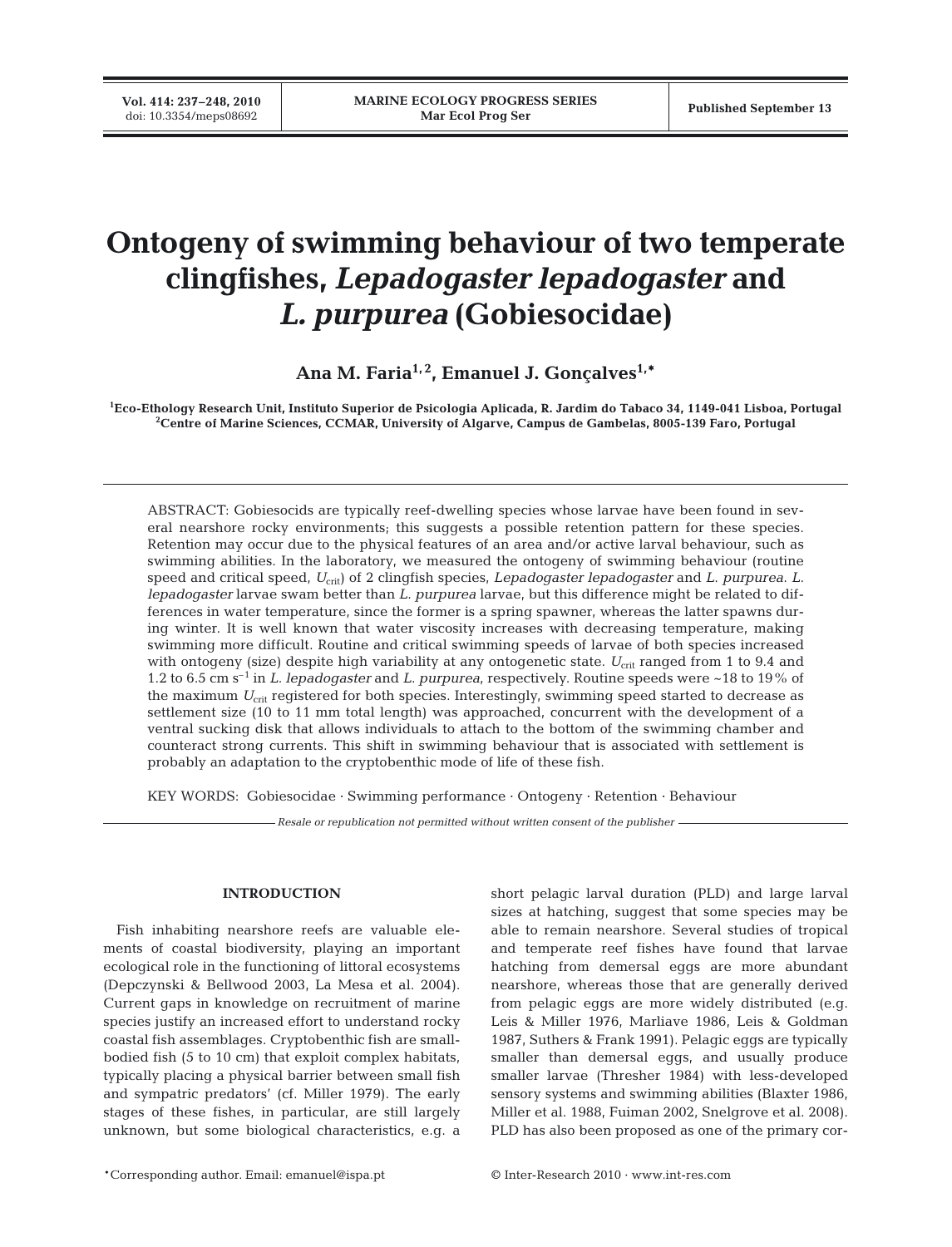relates of dispersal ability (Thresher et al. 1989, Sponaugle et al. 2002, Lester & Ruttenberg 2005) in that species with short PLD having potentially more limited dispersal (Swearer et al. 2002) than species with longer PLD (Bradbury et al. 2008).

Clingfish species (family Gobiesocidae) occur worldwide, in many different habitats in tropical and temperate seas (Briggs 1955, 1986). Although clingfish larvae have been collected in several studies in nearshore rocky environments (Marliave 1986, Kingsford & Choat 1989, Brogan 1994, Tilney et al. 1996, Sabatés et al. 2003, Beldade et al. 2006a, Borges et al. 2007), knowledge of their larval behaviour and ecology is extremely poor. At the Arrábida Marine Park (Portugal), R. Borges & E. J. Gonçalves (unpubl. data) caught large numbers of gobiesocid larvae of all size classes with light traps placed over the nearshore rocky reefs. In contrast, no larvae of these species (Borges et al. 2007) were collected in offshore sampling. These findings suggest nearshore retention of these fishes. As clingfish larvae begin to switch from a pelagic to a benthic environment, they develop a ventral adhesive disk, which is an adaptation to their cryptobenthic mode of life. Once larvae settle on a hard substrate, the individuals remain hidden underneath rocks during their entire adult life (Gonçalves et al. 1998).

Retention of larvae near reefs is increasingly recognized as a central mechanism of self-recruitment for some coral-reef populations (e.g. Jones et al. 1999, Swearer et al. 2002, Taylor & Hellberg 2003). One of the advantages of nearshore retention for coastal species is the enhanced ability to locate a suitable habitat at settlement. Dispersal may increase mortality because variable oceanographic processes influence larval transport, both temporally and spatially, and if larvae are not transported to an appropriate habitat, they can be lost (Hickford & Schiel 2003). Retention and/or dispersal may depend on particular physical features of an area and/or active larval behaviour, such as swimming abilities. Recent *in situ* and laboratory studies have shown strong swimming capabilities in coral-reef fish larvae (e.g. Leis & Stobutzki 1999, Fisher & Bellwood 2002, 2003, Fisher 2005, Leis et al. 2009a, b), which are sufficient to influence oceanic dispersal and return to adult habitats (e.g. Leis & Carson-Ewart 1997, Stobutzki & Bellwood 1997). Besides a strong swimming ability, larvae also need to detect suitable habitats at settlement, because successful settlement is unlikely solely achieved by chance (Jones et al. 1999, Cowen et al. 2002).

Studies on the swimming performance of temperate fish larvae are few (e.g. Dudley et al. 2000, Clark et al. 2005, Leis et al. 2006a, Guan et al. 2008, Faria et al. 2009) relative to those in tropical reef environments (e.g. Stobutzki & Bellwood 1994, 1997, Fisher et al.

2000, 2005, Fisher 2005, Leis et al. 2007, 2009a,b). Moreover, most investigations have concentrated on late-stage larvae, and rarely consider the ontogeny of swimming behaviour (but see Clark et al. 2005, Guan et al. 2008, Leis et al. 2007, 2009a,b, Faria et al. 2009). Two of the most common measurements of swimming capability are routine speed and critical speed  $(U_{\text{crit}})$ . Routine swimming is generally considered to be important in foraging and provides critical information on the ability of larvae to influence their dispersal patterns, because it is an estimate of the undisturbed, dayto-day speeds of larvae (Fisher & Leis 2009).  $U_{\text{crit}}$  is a useful estimate of maximum swimming performance of fish larvae (Plaut 2001, Fisher 2005). Although  $U_{\text{crit}}$  is a measure of prolonged swimming speed that is rarely, if ever, experienced by fish in nature (Plaut 2001), it provides a useful metric for comparing taxa or developmental stages (Leis 2006), and can be correlated with other more ecologically relevant measures of swimming ability, such as routine, *in situ* and endurance performance.

In this study, we characterize the ontogeny of  $U_{\text{crit}}$ and routine swimming speed of 2 temperate Gobiesocidae species, *Lepadogaster lepadogaster* and *L*. *purpurea*. These closely related species are quite similar in morphology, but differ in their breeding seasons (Henriques et al. 2002).

## **MATERIALS AND METHODS**

**Larvae.** Larvae were obtained from breeding individuals that were maintained in separate 250 l aquaria. Females laid eggs on the underside of rocks that were placed in the aquaria, and eggs were guarded by the male. As hatching approached, rocks with eggs were removed from the parental aquaria and transferred to a 30 l larval rearing tank where larvae hatched. Aquaria were maintained at 14.5 to 15.5°C for *Lepadogaster purpurea* and 16 to 17°C for *L*. *lepadogaster*, which was consistent with the mean water temperature at the sampling area during the testing dates (Henriques et al. 2002). All tanks were maintained at a constant salinity of 34. Larvae were fed 3× d–1 with *Brachionus* sp. that was enriched with Selco (Artemia systems), which was gradually replaced with *Artemia* sp. nauplii 5 d after hatching. Data were collected throughout ontogeny using >1 cohort of larvae in the same day (6 cohorts for *L*. *lepadogaster* and 5 cohorts for *L*. *purpurea*).

**Critical swimming speed.**  $U_{\text{crit}}$  was measured using a swimming chamber, following the protocols of Stobutzki & Bellwood (1994, 1997). The chamber was made of clear Perspex with 6 parallel swimming lanes (each  $30 \times 50 \times 180$  mm,  $W \times H \times L$ ). A removable lid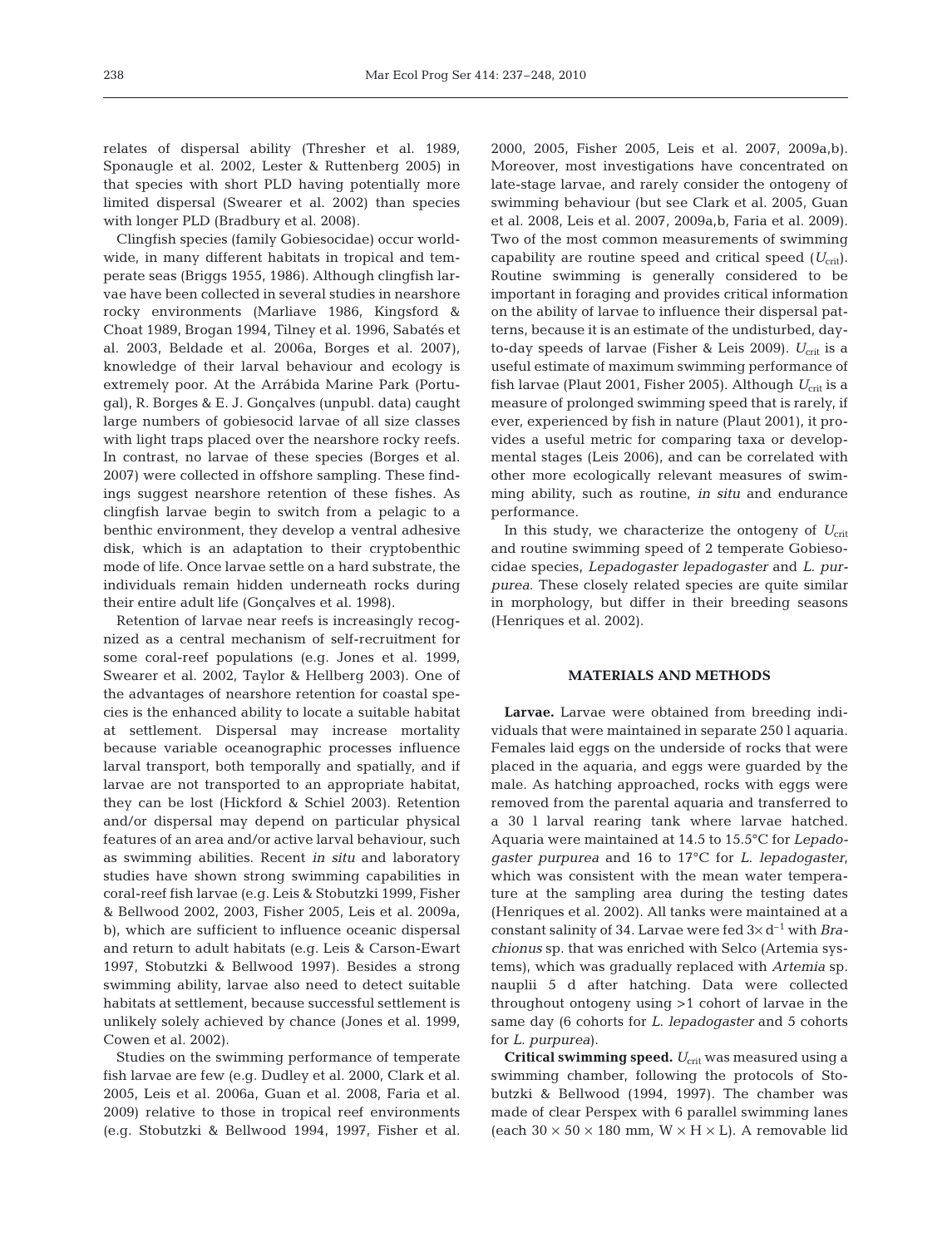allowed introduction and removal of fish from the lanes. A strip of black tape on the top of the lid provided fish with a visual reference to maintain position in the flow, and mesh screens at the upstream and downstream ends of each lane retained larvae in the chamber. Flow straighteners (40 mm long) at the upstream end of each lane minimized turbulence. Previous work demonstrated that water velocity was not significantly different between the centre of the lane and 5 mm from the wall for typical  $U_{\text{crit}}$  values (Stobutzki & Bellwood 1997, Stobutzki 1998, Fisher et al. 2000). Experimental observations also confirmed that larvae had no depth preference in the chamber. The swimming chamber was part of a closed-flow system in which a submersible pump moved water from a collecting tank to the swimming chamber. A ball valve at the upstream end of the swimming chamber controlled water velocity. A protractor that was mounted on the valve handle calibrated flow rates in swimming lanes based on handle angle; for different angles, we recorded the time taken for the outlet water to fill a 5 l container and divided this by the cross-sectional area and number of lanes. The flow speed for a specific valve angle was averaged from 3 trials to form a calibration curve that formed the basis for setting flow velocities for experimental runs.

The different breeding seasons for the 2 species necessitated that experiments be conducted at different times of the year: *Lepadogaster lepadogaster* was tested during the spring–summer months (May to July) and *L. purpurea* was tested in the winter months (December to March). Larvae were tested every 2 d from hatching to settlement for each batch (see Table 1). We tested 5 to 6 fish during the morning of each experimental day. One hour after feeding, larvae were carefully removed from the rearing tank and individually placed in large Petri dishes to acclimatize undisturbed for 1 h (Fuiman & Ottey 1993). After this period, larvae were transferred to the swimming chamber (1 larva lane<sup>-1</sup>), and maintained for 5 min at a flow speed of 1 cm  $s^{-1}$ . The few individuals that displayed symptoms of stress (e.g. lying on the bottom or clinging to the sides) after this acclimation period were removed and replaced. Chamber water temperatures varied from 14.9 to 15.4°C (15.1 ± 0.15) for *L*. *purpurea* experiments, and from 16.4 to 17.5°C (16.9  $\pm$  0.34) for *L*. *lepadogaster* experiments.

To measure  $U_{\text{crit}}$ , we increased water velocity by  $\sim$ 1.2 cm s<sup>-1</sup> every 2 min until the larva was unable to swim against the current for 2 min. Calculation of  $U_{\text{crit}}$ was based on the formula of Brett (1964):

$$
U_{\rm crit} = U + (t/t_{\rm i} \times U_{\rm i}) \tag{1}
$$

where *U* is the highest speed a fish was able to maintain,  $U_i$  is the velocity increment,  $t$  is the time swum in the final velocity increment, and  $t_i$  is the time interval for each velocity increment (2 min). After the test, fish were immediately photographed under a dissecting microscope and returned to the rearing aquarium.

This procedure was adopted because these species spawn few large eggs at a time and larvae are resilient to manipulation and can be kept alive through ontogeny. This strategy increases the likelihood of retesting the same larvae; however, there were between 20 and 60 larvae present in the aquarium at any given time, depending on the tested batch, and the probability of resampling the same individual was low. Closer to metamorphosis, resampling was more likely because numbers were lower. Interspecific comparison of the same developmental stage is unaffected by any retesting, and different batches were used to increase the robustness of the derived trends. Therefore, we are confident that resampling did not affect the outcome and interpretation of this study.

**Routine swimming speed**. The routine swimming test measured the mean rate of travel for individual larvae during undisturbed activity in the absence of food. Experiments were conducted throughout the larval period, from hatching to settlement, following the method of Fuiman et al. (1999). Five larvae of similar size were removed from the rearing tank the day prior to testing. Each of the 5 larvae was then placed on a separate glass bowl (15 cm diameter, opaque black sides) with 1 l of filtered seawater at the same temperature and salinity as the rearing tank. Before each experiment, white paper was placed below the bowl to increase contrast. All but ~200 ml (1 cm depth) of water was siphoned carefully from the watch bowl to reduce measurement error that might be caused by any change in the depth of the larval position. The larva was left undisturbed for 2 min, after which its behaviour was recorded for a 2 min period. Each of the 5 larvae were tested 4×. Larval behaviour was measured later through frame-by-frame analysis of video recordings. Routine swimming speed was determined for each larva by measuring the total distance covered in the 120 s recorded. After the test, fish were immediately photographed under a dissecting microscope, and returned to the rearing aquarium.

**Data analysis.** We examined the relationship between swimming performance (U<sub>crit</sub> and routine speed) and total length (TL) by regressing swimming speed against size (size and length are used throughout the text as synonyms). Both the dependent and independent variables were  $log_{10}$  transformed to normalize data. To determine the best predictor of performance, critical and routine swimming speeds were regressed against TL using linear, power, logarithmic and exponential models. The linear model produced the highest  $R<sup>2</sup>$ , and was therefore adopted. For each species, mul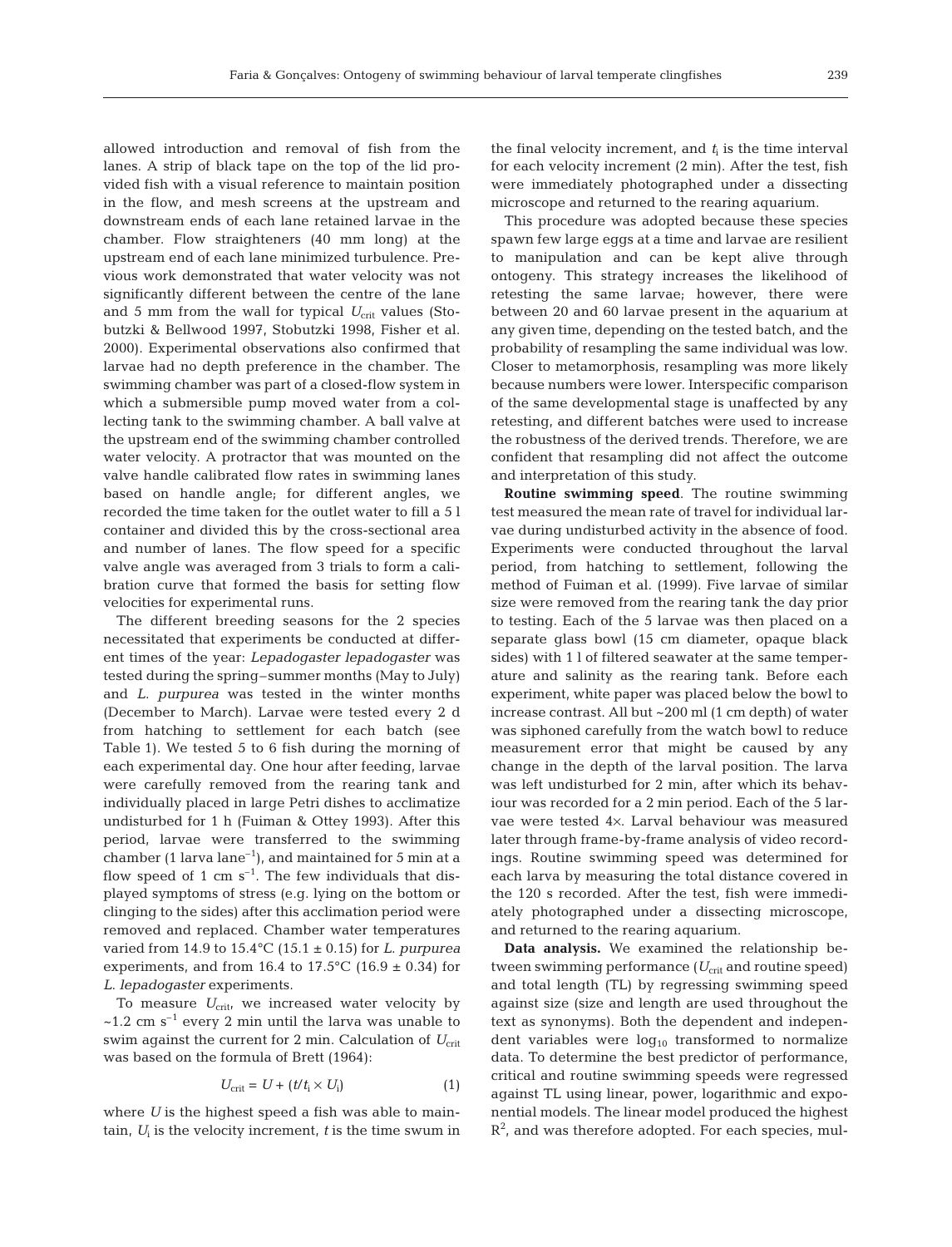tiple regressions were used to test the relationships between the 2 independent variables (age and size) and critical speed.

Analysis of covariance (ANCOVA) was used to determine whether the slopes of the regressions of swimming performance on length differed among cohorts, with  $U_{\text{crit}}$ and routine speed as the dependent variables, cohort as a fixed factor, and length as the covariate. ANCOVA was also used to test whether slopes of regressions of swimming performance on length differed among species, with  $U_{\text{crit}}$  and routine speed as the dependent variables, species as a fixed factor, and length as the covariate.

Throughout ontogeny, changes in body size influence swimming speed by placing larvae in different hydrodynamic regimes. The Reynolds number (*Re*) is a measure of the ratio of viscous to inertial forces as fish swim through water; it is commonly used to characterize different hydrodynamic conditions. *Re* (Webb & Weihs 1986) was calculated for critical swimming experiments to determine whether larvae were in viscous (*Re* < 200) or inertial (*Re* > 200) conditions, using the formula:

$$
Re = U \times TL/v
$$
 (2)

where *U* is the critical speed, *v* is the kinematic viscosity of sea water (viscosity of seawater at  $20^{\circ}$ C = 1.03  $\times$  $10^{-6}$  m<sup>2</sup> s<sup>-1</sup>) and TL is total length.

The threshold of 200 is the most conventionally used number (Webb & Weihs 1986), and although recent experiments indicate that the viscous environment could extend to values of *Re* = 300, a fully inertial environment may not come into play until *Re* > 1000 (e.g. Fuiman & Batty 1997). Moreover, these thresholds are also species-specific. Because we lack information for *Lepadogaster* spp., we chose to use the most conventional and conservative value of *Re*.

For progressive stages of development, we measured TL to the nearest 0.01 mm, using Image J software (version 1.38). Before each photograph was taken, a transparent acetate sheet that was marked with a millimetre grid was photographed and used as

reference before each measurement in the image analysis software. We used STATISTICA software (StatSoft, version 6.0) for all statistical analyses.

## **RESULTS**

Mean larval size (TL) on Day 1 (when larvae were first tested) did not differ between species (*Lepadogaster purpurea* mean size = 6.3 ± 0.53 mm SD, range = 5.4 to 7.5, n = 20; *L*. *lepadogaster* mean size =  $6.0 \pm 0.49$  mm

SD, range = 5.2 to 6.9, n = 14; *t*-value = 1.80, df = 32, p = 0.08). Growth rates were also not statistically different between species (*L. purpurea* mean growth =  $0.27 \pm 1$ 0.58 mm d<sup>-1</sup> SD; *L. lepadogaster* mean growth =  $0.19 \pm 1$ 1.04 mm  $d^{-1}$  SD; *t*-value = 0.26,  $df = 29$ ,  $p = 0.80$ ).

## **Critical swimming speed**

A total of 154 *Lepadogaster lepadogaster* larvae and 139 *L. purpurea* larvae were tested for critical swimming speeds. Of these, 9 and 6 recently hatched larvae of *L. lepadogaster* and *L. purpurea*, respectively, could not swim at the slowest tested current speed, and 11 post-settlement *L. lepadogaster* larvae did not swim at the maximum current speed because they had developed a ventral adhesive disc and attached to the bottom of the chamber. These individuals were excluded for all subsequent analysis, and are omitted from Table 1.

 $U_{\text{crit}}$  values ranged from 1 to 9.4 cm s<sup>-1</sup>, corresponding to 1.5 to 9.6 body lengths (BL) s–1 for *Lepadogaster lepadogaster* over a size range of 5.1 to 10.9 mm TL (Table 1). As expected,  $U_{\text{crit}}$  increased with size  $(F_{1,132} =$ 75.90, p < 0.0001) (Table 2, Fig. 1). In *L. purpurea*, *U*crit also increased significantly with size  $(F_{1,131} = 283.60)$ ,  $p < 0.0001$ ) (Table 2, Fig. 1) from 1.2 to 6.5 cm s<sup>-1</sup> (2.1 to 6.8 BL  $s^{-1}$ ) over the size range tested (5.3 to 10.9 mm TL) (Table 1). In all cases, there was large variation in performance among individuals at any ontogenetic stage (Fig. 1).

In both species, critical speed increased with size over the common range tested, with an increase of 0.5 to 1.6 cm s–1 mm–1 growth for *Lepadogaster purpurea* and 0.3 to 1.2 cm s–1 mm–1 growth for *L*. *lepadogaster*. The incremental speed increase was significantly greater for *L. lepadogaster* ( $F_{1,9} = 32.42$ ,  $p < 0.0005$ ). Multiple regression analyses were significant for both species (*L*. *purpurea*: *F*2,130 = 244.55, p < 0.0005, adjusted  $R^2 = 0.79$ ; *L. lepadogaster*:  $F_{2,131} = 56.17$ , p < 0.0005, adjusted  $R^2 = 0.45$ ). Age and size were both

Table 1. *Lepadogaster lepadogaster* and *L. purpurea*. Summary of data for measurements of critical swimming and routine swimming speeds. N: number, TL: total length, dph: days post hatching, Cohorts: number of tested cohorts. Stages of reared larvae: Pre: preflexion, F: flexion, Post: postflexion

|                                  | N   | TL (mm)      | Age (dph) | <b>Stages</b> | Cohorts |  |  |  |
|----------------------------------|-----|--------------|-----------|---------------|---------|--|--|--|
| Critical speed $\rm (cm~s^{-1})$ |     |              |           |               |         |  |  |  |
| L. lepadogaster                  | 134 | $5.1 - 10.9$ | $0 - 19$  | Pre, F, Post  | 6       |  |  |  |
| L. purpurea                      | 133 | $5.3 - 10.9$ | $1 - 21$  | Pre. F. Post  | 5       |  |  |  |
| Routine speed (mm $s^{-1}$ )     |     |              |           |               |         |  |  |  |
| L. lepadogaster                  | 82  | $5.1 - 10.9$ | $2 - 19$  | Pre, F, Post  | 6       |  |  |  |
| L. purpurea                      | 42  | $6.2 - 10.4$ | $2 - 21$  | Pre, F, Post  | 5       |  |  |  |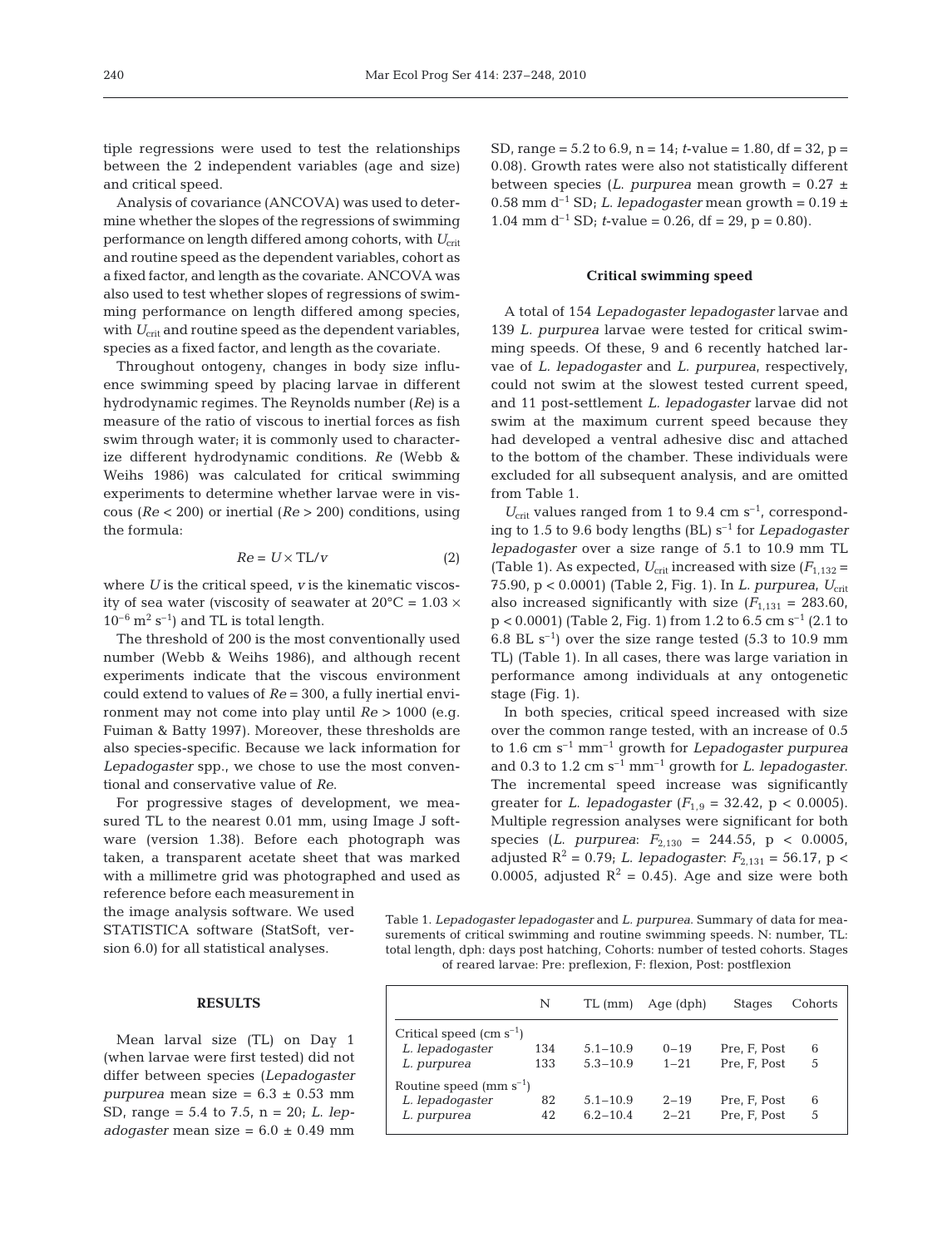Table 2. *Lepadogaster lepadogaster* and *L. purpurea*. Relationships between critical speed ( $U_{\text{crit}}$ : log<sub>10</sub> transformed) and size (total length, TL:  $\log_{10}$  transformed),  $U_{\text{crit}}$  and age (dph: days post hatching), routine speed ( $\log_{10}$  transformed) and size (TL:  $\log_{10}$  transformed) and routine speed and age (dph). See Table 1 for number, size and age range of tested larvae. ns: not significant (p > 0.05). CI: confidence interval

|                                                       | Relationship           | $R^2$  | p       | Slope $\pm$ 95% CI  |
|-------------------------------------------------------|------------------------|--------|---------|---------------------|
| $U_{\text{crit}}$ (cm s <sup>-1</sup> ) vs. size (mm) |                        |        |         |                     |
| L. lepadogaster                                       | $v = 1.582x - 0.764$   | 0.37   | < 0.001 | $1.582 \pm 0.359$   |
| L. purpurea                                           | $y = 2.049x - 1.332$   | 0.68   | < 0.001 | $2.049 \pm 0.241$   |
| $U_{\text{crit}}$ (cm s <sup>-1</sup> ) vs. age (dph) |                        |        |         |                     |
| L. lepadogaster                                       | $y = 0.028x + 0.389$   | 0.44   | < 0.001 | $0.028 \pm 0.005$   |
| L. purpurea                                           | $v = 0.028x + 0.263$   | 0.76   | < 0.001 | $0.028 \pm 0.003$   |
| Routine $(mm s^{-1})$ vs. size $(mm)$                 |                        |        |         |                     |
| L. lepadogaster                                       | $v = 0.804x + 0.0004$  | 0.05   | ns      | $0.804(0.61-0.92)$  |
| L. purpurea                                           | $v = 1.275x - 0.640$   | 0.06   | ns      | $1.275 \pm 1.610$   |
| Routine (mm $s^{-1}$ ) vs. age (dph)                  |                        |        |         |                     |
| L. lepadogaster                                       | $v = 0.00005x + 0.714$ | < 0.01 | ns      | $0.00005 \pm 0.010$ |
| L. purpurea                                           | $v = 0.009x + 0.412$   | 0.02   | ns      | $0.009 \pm 0.019$   |
|                                                       |                        |        |         |                     |

good predictors of critical speed, although age was a better predictor (Table 3).

Some differences in performance among cohorts were apparent for both *Lepadogaster lepadogaster*  $(F_{5,127} = 5.00, p = 0.0003)$  and *L. purpurea*  $(F_{4,127} = 5.71, p = 0.0003)$  $p = 0.0003$ , indicating that the slopes of the cohort regressions of  $U_{\text{crit}}$  on size were not homogenous; hence, the influence of size on  $U_{\text{crit}}$  differed among cohorts (Fig. 2). This cohort variation might be the result of differences in size structure or performance among



Fig. 1. *Lepadogaster lepadogaster* ( $\triangle$ ) and *L. purpurea* ( $\triangle$ ). Ontogenetic trends for the critical swimming speeds of larvae. Each symbol represents the test result for an individual larva. (—) Regression line for *L. lepadogaster*, (**– –**) regression line for *L. purpurea* (see regression details in Table 2). Both axes are log-transformed to reflect developmental progress. (:) Size at which 2 important developmental milestones are attained: (A) completion of notochord flexion, and (B) settlement ...

cohorts. ANCOVA comparisons between species found a significant interaction effect (species  $\times$  length:  $F_{1,264} = 111.35$ , p < 0.0001), indicating that the influence of size on  $U_{\text{crit}}$  differed between species, with *L. lepadogaster* being a significantly better swimmer than *L. purpurea* (Fig. 1).

*Re* increased as individuals developed from hatching to juveniles (Fig. 3). However, the *Re* of *Lepadogaster purpurea* was smaller than that of *L. lepadogaster* due to the former's slower  $U_{\text{crit}}$ . Before the beginning of notochord flexion (TL < 7 mm), individuals of both species were clearly within a viscous hydrodynamic environment (*Re* < 200). During notochord flexion, larval swimming performance improved. After completion of flexion (8 to 9 mm), individuals swam in an inertial environment.

### **Routine swimming speed**

We tested a total of 95 larvae of *Lepadogaster lepadogaster* from 6 cohorts, and 49 larvae of *L. purpurea* from 5 cohorts for routine swimming experiments. Of these, 13 *L. lepadogaster* and 7 *L. purpurea* larvae did not swim since they were either recently hatched or settled, hence they were excluded from the analysis.

For both species, there was a nonlinear relationship between routine swimming speed and size (*Lepadogaster lepadogaster*: *F*1,80 = 2.85, p = 0.09; *L. purpurea*:  $F_{1,40} = 2.57$ ,  $p = 0.12$ ) (Table 2, Fig. 4). Despite large variations in routine speed at any given size, swimming performance increased with development in *L. lepadogaster*, until ~9 mm TL, after which it decreased (Fig. 4). Routine swimming speed varied from 0.8 to 17.8 mm  $s^{-1}$  (0.1 to 2 BL  $s^{-1}$ ) over a size range of 5.1 to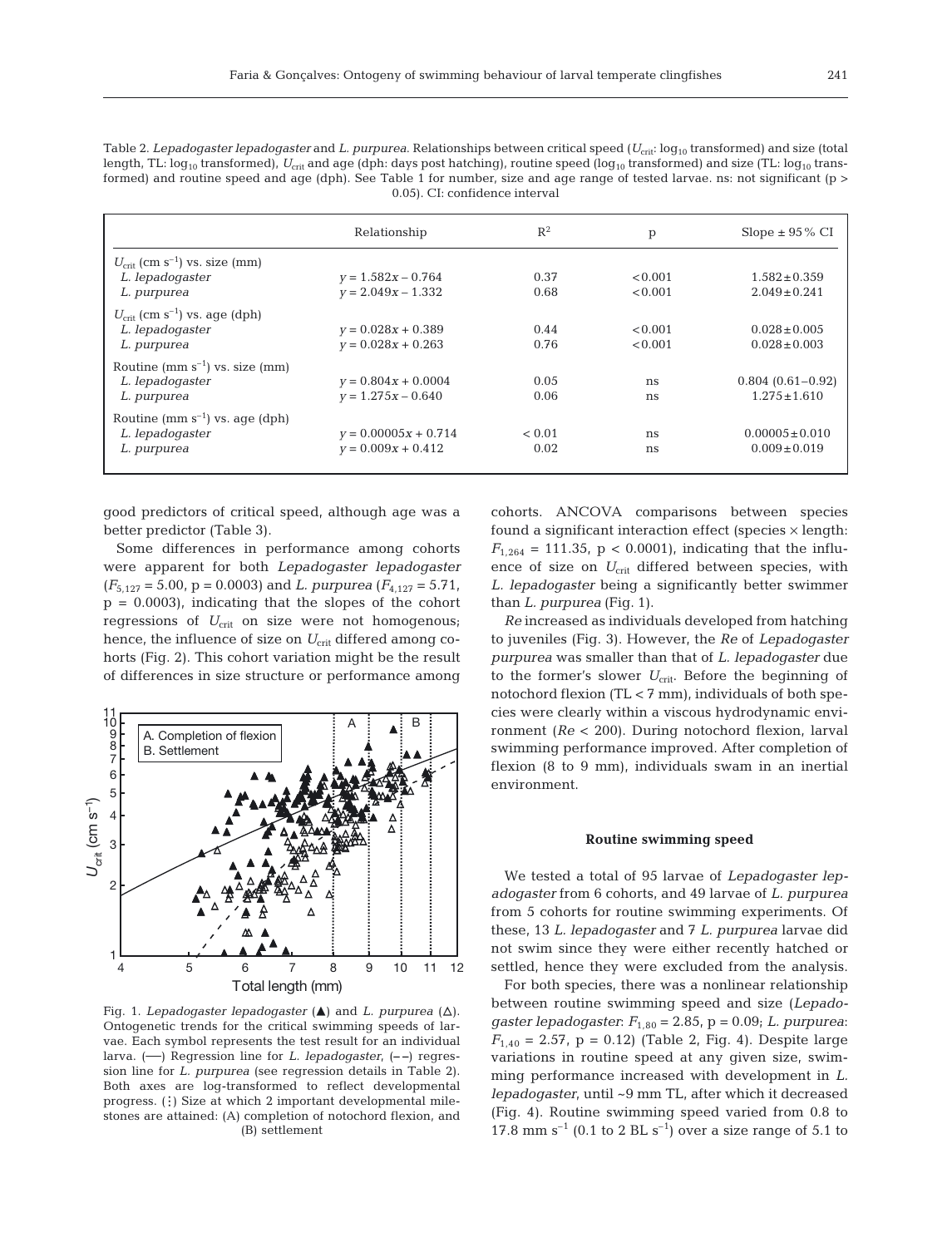Table 3. *Lepadogaster lepadogaster* and *L. purpurea*. Multiple-regression models for the relationship of critical swimming speed with 2 independent variables (age and size)

|                                       | Model F-value | Model adjusted $\mathbb{R}^2$ | p-value                          | Beta         |
|---------------------------------------|---------------|-------------------------------|----------------------------------|--------------|
| L. purpurea<br>Age<br><b>Size</b>     | 244.55        | 0.79                          | < 0.0005<br>< 0.0005<br>< 0.0005 | 0.59<br>0.33 |
| L. lepadogaster<br>Age<br><b>Size</b> | 56.17         | 0.45                          | < 0.0005<br>< 0.0005<br>0.004    | 0.45<br>0.27 |

10.9 mm (TL) for *L. lepadogaster*, and from 0.1 to 11.5 mm  $s^{-1}$  (0.02 to 1.6 BL  $s^{-1}$ ) over a size range of 6.2 to 10.4 mm (TL) for *L. purpurea* (Tables 1 & 2). When testing for between-cohort differences in routine swimming speed in each species, there was no significant effect of log<sub>10</sub>TL (*L. lepadogaster: F*<sub>1,75</sub>  $= 2.62$ ,  $p = 0.11$ ; *L. purpurea*:  $F_{1,36} =$ 1.53,  $p = 0.22$ , no significant interaction (*L. lepadogaster*: *F*1,75 = 0.15, p = 0.70; *L*. *purpurea*: *F*1,36 = 0.42, p = 0.52)



Fig. 2. (A) *Lepadogaster lepadogaster* and (B) *L. purpurea*. Ontogenetic trends for the critical swimming speeds of different batches of larvae. Each symbol represents the test result for an individual larva. Both variables are log-transformed. (**– –**) Regression lines of each batch (B). In (A) *L. lepadogaster* B1 (O):  $y = 1.51x - 0.67$ ; B2 ( $\square$ ):  $y = 1.08x - 0.23$ ; B3 ( $\triangle$ ):  $y = 0.95x - 0.18$ ; B4 ( $\bullet$ ):  $y = -1.24x + 1.54$ ; B5 (.):  $y = -0.04x + 0.72$ ; and B6 (.):  $y = 3.32x - 2.29$ . In (B) *L. purpurea* B1 (O):  $y = 1.29x - 0.62$ ; B2 ( $\square$ ): *y* = 1.34*x* – 0.78; B3 (∆): *y* = 2.03*x* – 1.30; B4 (●): *y* = 1.43*x* – 0.84; and B5 (■): *y* = 2.41*x* – 1.63



20.0 A. Completion of flexior B. Settlement Routine speed (mm s<sup>-1</sup>) Routine speed (mm s–1) 9.0 7.0 5.0 3.0 1.0 0.8 0.6 0.4 4 5 6 7 8 9 10 11 12 Total length (mm)

Fig. 3. *Lepadogaster lepadogaster* ( $\triangle$ ) and *L. purpurea* ( $\triangle$ ). Reynolds numbers (*Re*) of larvae. (**---**) Transition from a viscous to an inertial environment at *Re* = 200; (—) regression line for *L. lepadogaster*, (**– –**) regression line for *L. purpurea*; (:) size at which 2 important developmental milestones are attained: (A) completion of notochord flexion, and (B) settlement

Fig. 4. *Lepadogaster lepadogaster* ( $\triangle$ ) and *L. purpurea* ( $\triangle$ ). Relationship between routine swimming speed and total length. Each symbol represents the mean of 4 replicates on an individual fish. Both axes are log-transformed to reflect developmental progress. (:) Size at which 2 important developmental milestones are attained: (A) completion of notochord ss. (:) Size at which 2 im<br>s are attained: (A) comple<br>flexion, and (B) settlement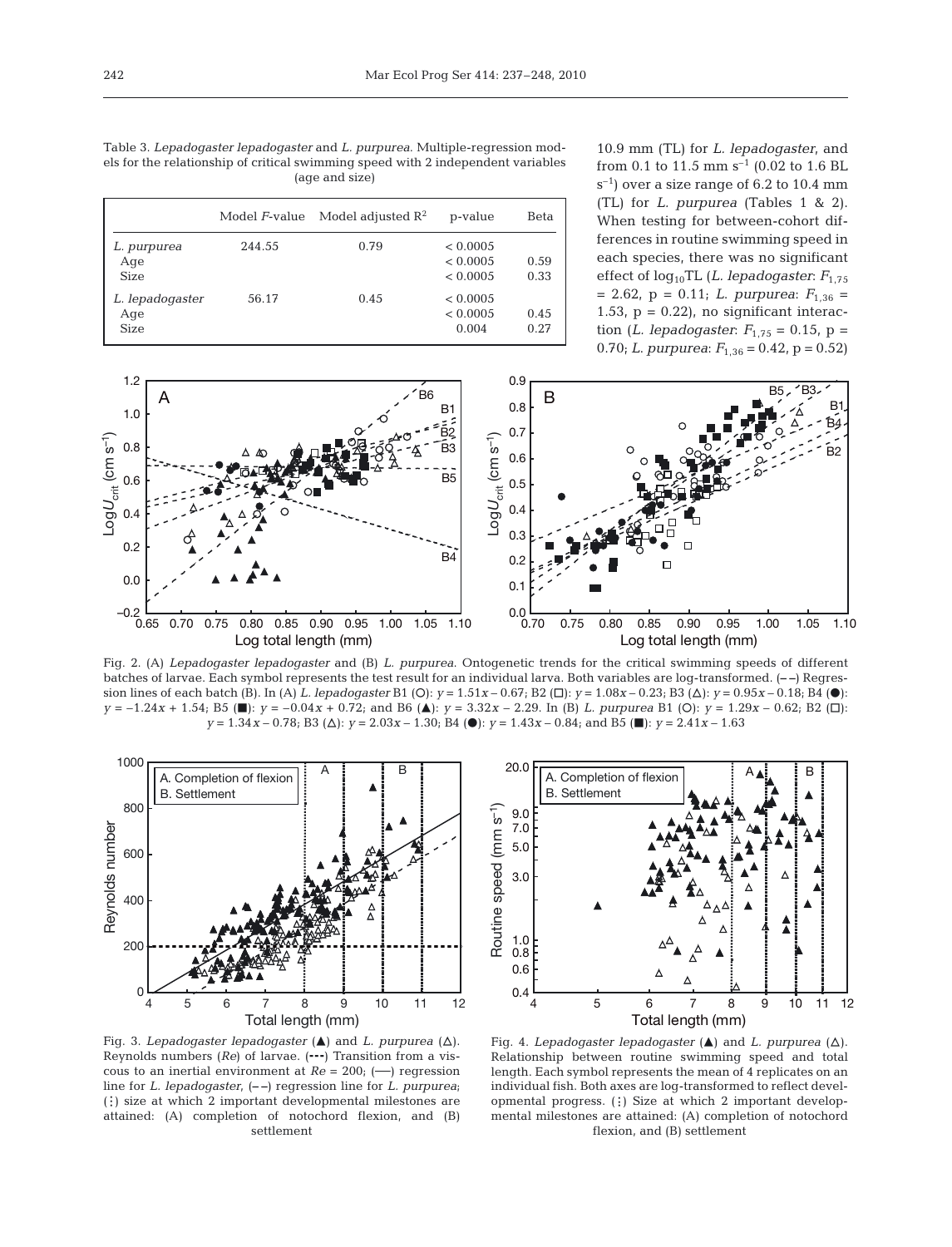and no significant differences in routine swimming among cohorts in each species  $(L.$  *lepadogaster*:  $F_{5,75}$  = 0.78, p = 0.57; *L. purpurea*: *F*4,36 = 0.39, p = 0.81). However, ANCOVA revealed a significant effect of  $log_{10}TL$  $(F_{1,121} = 5.07, p = 0.03)$  and significant difference in routine swimming behaviour between the 2 species  $(F_{1,121} = 19.25, p < 0.0001).$ 

# **DISCUSSION**

The swimming abilities of larval fish are critical behavioural traits because swimming influences the capacity of larvae to find food, escape predators, and be dispersed (Stobutzki & Bellwood 1994, 1997). To determine the potential importance of swimming behaviour, it is fundamental to know how abilities change during ontogeny. A few recent studies have included smaller pre-settlement larvae (e.g. Fisher et al. 2000, Clark et al. 2005, Leis et al. 2006a,b, 2007, Guan et al. 2008, Faria et al. 2009, Leis et al. 2009a,b). However, most research has focused on the swimming abilities of late-stage larvae (e.g. Stobutzki & Bellwood 1997, Fisher & Bellwood 2002, Fisher & Wilson 2004, Fisher et al. 2005). Nevertheless, few incorporate the ontogeny of swimming behaviour.

The 2 gobiesocids studied here are important cryptobenthic components of the north-eastern Atlantic temperate rocky reefs (Beldade et al. 2006a). The larval stages of these fishes, particularly with respect to behavioural traits and ecology, are poorly known compared to their tropical counterparts (Leis et al. 2006a, 2009a, Faria et al. 2009). In fact, most temperate studies have focused on clupeiform, gadiform, or pleuronectiform larvae (e.g. Blaxter 1986, Miller et al. 1988), in contrast to the perciform species that are superior swimmers and comprise most tropical studies (e.g. Fisher et al. 2000, 2005, Leis & Fisher 2006). Additionally, at all size classes, tropical perciform reef fish larvae feed and swim more efficiently using more developed sensory apparatus than other larval fishes (Leis & McCormick 2002). Data on temperate reef fish larvae are therefore needed to address this gap.

At a given size, *Lepadogaster lepadogaster* swam faster than *L. purpurea* and increased swimming capacity at a greater rate. This is surprising given that these closely related species have similar morphologies, life-history trajectories, larval growth rates, size at hatching and rocky reef habitat, although *L. purpurea* shelters in larger boulders at greater depths than *L. lepadogaster* (Henriques et al. 2002). They differ, however, in timing of breeding (*L. lepadogaster* spawns from March/April to June/July and *L. purpurea* spawns from October/November to March/April, Henriques et al. 2002). Larvae of the 2 species therefore experience different thermal environments because mean winter temperatures vary from 14.5 to 16°C whereas spring temperatures vary from 18 to 19.5°C (Henriques et al. 2002).

Temperature can affect swimming performance of fish larvae in 2 ways: by affecting muscle cells and viscosity. Fish muscle cells operate more efficiently at higher temperatures (Hunt von Herbing 2002), and temperature is linked to viscosity effects on fish larval motion (Podolsky 1994, Fuiman & Batty 1997, Hunt von Herbing 2002). Whether larvae swim in a viscous or an inertial environment has a major effect on their swimming performance because the interaction between larvae and water in viscous environments makes swimming energetically expensive (Hunt von Herbing 2002). Recently hatched larvae of both species swim in a viscous environment (*Re* < 200). During notochord flexion, larvae improve their swimming abilities; after notochord flexion is complete, individuals swim at speeds that place them outside a strictly viscous hydrodynamic environment (*Re* > 200). Nevertheless, *Lepadogaster purpurea* had smaller *Re* than *L. lepadogaster*. Given that these species hatch at a similar size, and water viscosity in winter is only 5% higher than that in summer, differences in *Re* could be explained by the slower *U*<sub>crit</sub> of *L. purpurea*. To determine the relative importance of physical and physiological factors on swimming performance of larvae of these species, further studies are needed to quantify swimming kinematics at different temperatures, viscosities, and different sizes. In addition, there are other biological and physiological parameters that may influence swimming performance and could explain both intra- and interspecific differences in swimming performance (e.g. growth rate, Kolok & Oris 1995; allometric growth, Muller & Videler 1996; dietary fatty acid composition, McKenzie et al. 1998; and proportion of red muscle, Koumoundouros et al. 2009). However, these variables are beyond the scope of the present study.

In both gobiesocids, we found a roughly linear increase in  $U_{\text{crit}}$  with growth over a similar size range, with an increase of 0.5 to 1.6 cm  $s^{-1}$  mm<sup>-1</sup> growth for *Lepadogaster purpurea* and 0.3 to 1.2 cm  $s^{-1}$  mm<sup>-1</sup> growth for *L*. *lepadogaster*. These increments are lower than speed increments reported for other pelagic, warm-temperate species (1.2 to 2.6 cm  $s^{-1}$  mm<sup>-1</sup> growth, Clark et al. 2005), which may be related to temperature and/or morphological or taxonomic differences. Guan et al. (2008) concluded from their study of ontogenetic changes in  $U_{\text{crit}}$  of the shorthorn sculpin, that temperature played an important role in the development rate of  $U_{\text{crit}}$  as a function of both age and size. They also hypothesized that differences in  $U_{\text{crit}}$  in coldwater species are mainly related to hatching size and the degree to which water temperature influences the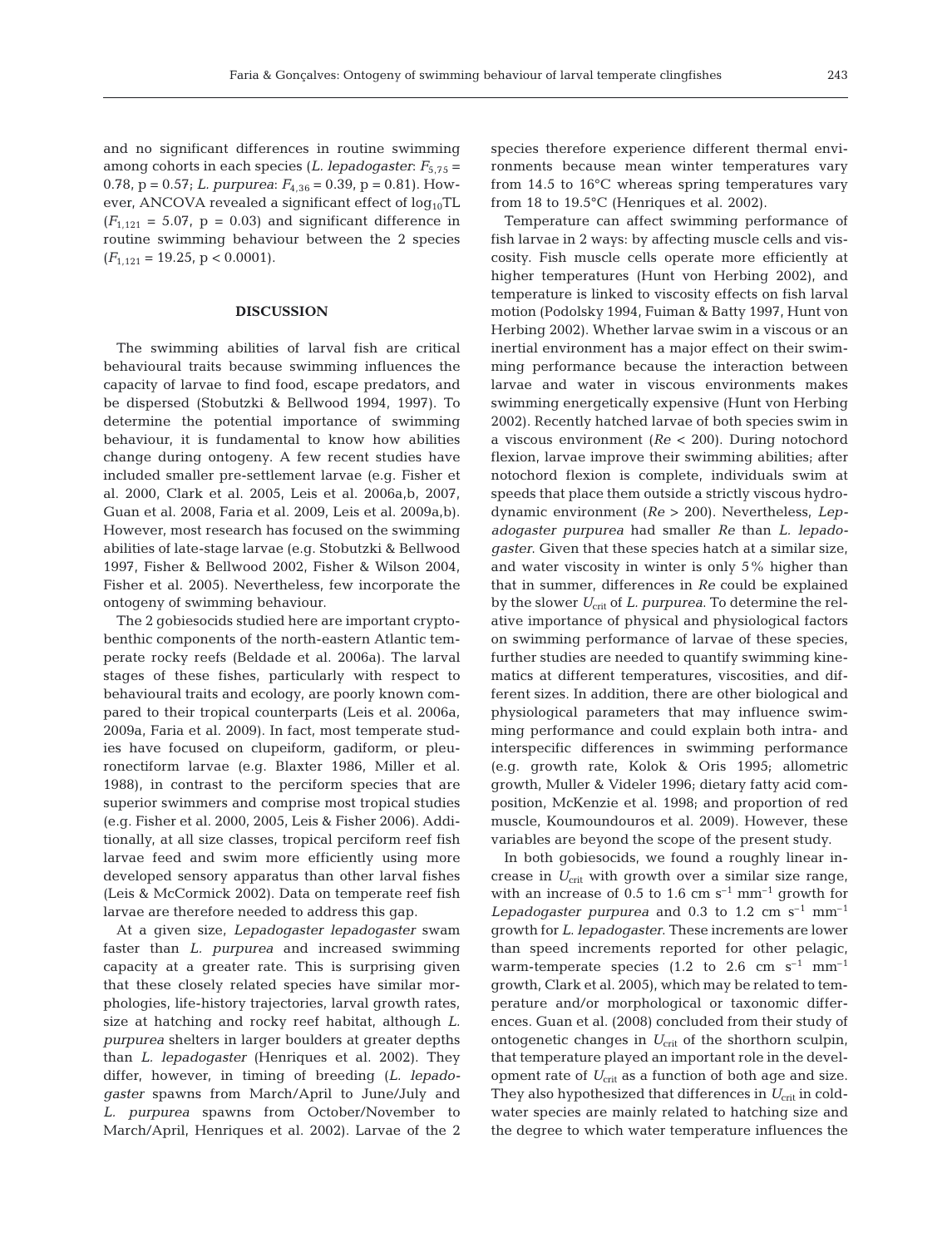development of each species. As in other studies, critical speed varied substantially at any given size (Fisher et al. 2000, 2005, Clark et al. 2005, Leis et al. 2007, Faria et al. 2009). Although size is usually a better predictor of *U*crit than age (e.g. Clark et al. 2005, Leis et al. 2007, Faria et al. 2009), we found the reverse pattern in these clingfishes. Nevertheless, both factors were good correlates of  $U_{\text{crit}}$ .  $U_{\text{crit}}$  (1 to 9.4 cm s<sup>-1</sup> for *L. lepadogaster* and 1.2 to 6.5 cm s–1 for *L. purpurea*) were within the lower range of critical speeds reported for other temperate species (e.g. 1 to 25 cm  $s^{-1}$ , Clark et al. 2005), and are considerably lower than critical speeds reported for tropical reef fish larvae (11.3 to 61.5 cm  $s^{-1}$ , Leis & Fisher 2006). Critical speeds expressed in terms of body length (BL  $s^{-1}$ ) ranged from 1.5 to 9.6 BL  $s^{-1}$  for *L. lepadogaster* and from 2.1 to 6.8 BL s–1 for *L. purpurea*, which are also lower than speeds reported for tropical species (10 to 20 BL  $s^{-1}$ , Leis 2006).

Routine speed also increased through development, as seen in other studies (e.g. Fuiman et al. 1999, Fisher & Bellwood 2003). However, the average routine speeds measured were low, with larvae maintaining speeds of only  $\sim$ 18 to 19% of their  $U_{\text{crit}}$  (0.8 to 17.8 mm s–1 for *Lepadogaster lepadogaster*, and 0.1 to 11.5 mm s–1 for *L. purpurea*). When relative swimming speeds are considered, the values reported in the present study (0.02 to 2 BL  $s^{-1}$ ) are well within the range reported for other temperate species (e.g. Blaxter 1986, Miller et al. 1988, Fisher et al. 2007). However, routine swimming speeds previously reported for both tropical and subtropical species (Fuiman et al. 1999, Fisher & Bellwood 2003) are considerably higher than those described here.

These results are consistent with the general perception that temperate species are poorer swimmers than tropical species (Stobutzki & Bellwood 1997), but caution is needed when extrapolating between systems because there are no comparative data available for gobiesocids. Moreover, U<sub>crit</sub> is a laboratory measure of forced performance and it is unlikely that larvae will be able to sustain maximum critical speeds in the wild for extended periods (Leis 2006). Therefore, it is important to relate  $U_{\text{crit}}$  to other swimming measurements that are more applicable in the field, such as sustained swimming speed and *in situ* swimming speed. Sustained swimming speed is a measure of the maximum long-term swimming abilities of larvae and their capacity to influence dispersal over extended periods of time. For instance, Fisher & Wilson (2004) reported that settlement-stage larvae of 9 tropical species could maintain a speed of  $\sim 50\%$  of  $U_{\text{crit}}$  for at least 24 h in the laboratory. *In situ* speed is measured in the field by observing larvae that are released and followed by divers, and has the advantage that larval swimming speeds are actually measured in the ocean. Leis &

Fisher (2006) and Leis et al. (2006a) also concluded that *in situ* speed was  $\sim \frac{1}{2}$  of  $U_{\text{crit}}$  in settlement-stage larvae of 83 species of coral-reef fishes in 11 families, and ~35 to 50% over a range of developmental stages (5 to 12 mm standard length) in larvae of 3 warm-temperate demersal fish species. This relationship can be used to estimate swimming speeds of larvae in the ocean from laboratory measurements. Moreover, U<sub>crit</sub> correlates with routine swimming speed. Fisher & Bellwood (2003) concluded that routine speed was  $\sim$ 20% of  $U_{\text{crit}}$ in 3 species (Apogonidae and Pomacentridae). Overall, *U*crit is a useful measure of maximum swimming speed that is comparable across taxa and closely correlated with other ecologically relevant measures of swimming performance such as routine speed (Fisher et al. 2005), but extrapolations require caution.

The large between species differences in routine swimming speeds might be explained not only by differences in temperature and in the swimming capacity of a given species, but also by the methodologies used. Methodological differences comprise one of the biggest difficulties in comparing routine measures of swimming speed. Factors such as tank size and volume, food distribution, starvation, light conditions, turbulence, and variability in individual behaviour, could influence the swimming speed of larvae. For example, turbulence is known to increase feeding activity (MacKenzie & Kiorboe 1995), lower food densities increase the time spent swimming (e.g. Munk & Kiorboe 1985), and undisturbed swimming speeds are greater at night than during the day (Fisher & Bellwood 2003). Furthermore, external stimuli that are present in the natural environment but absent in the laboratory may mean that routine speeds measured under laboratory conditions are conservative relative to natural routine swimming speeds (Fisher & Leis 2009). These facts collectively suggest the need to standardize methods used to measure undisturbed swimming speeds of fish larvae to maximize crossstudy comparisons.

Both critical and routine speeds increased steadily with size and age until settlement (*~*10 mm); beyond this, they decreased. The lack of swimming (in the case of critical speed) or reduced swimming (in the case of routine speed) in larvae approaching settlement is probably related to behavioural changes associated with a benthic lifestyle, and not to decreased larval swimming ability. These individuals were completing metamorphosis and resembled newly settled fish, showing the presence of a ventral adhesive disk. Other studies have related changes in swimming performance to developmental or ecological transitions. In a study of sustained swimming abilities of New Zealand reef fish larvae, Dudley et al. (2000) reported that *Upeneichthys lineatus* (Mullidae) did not swim after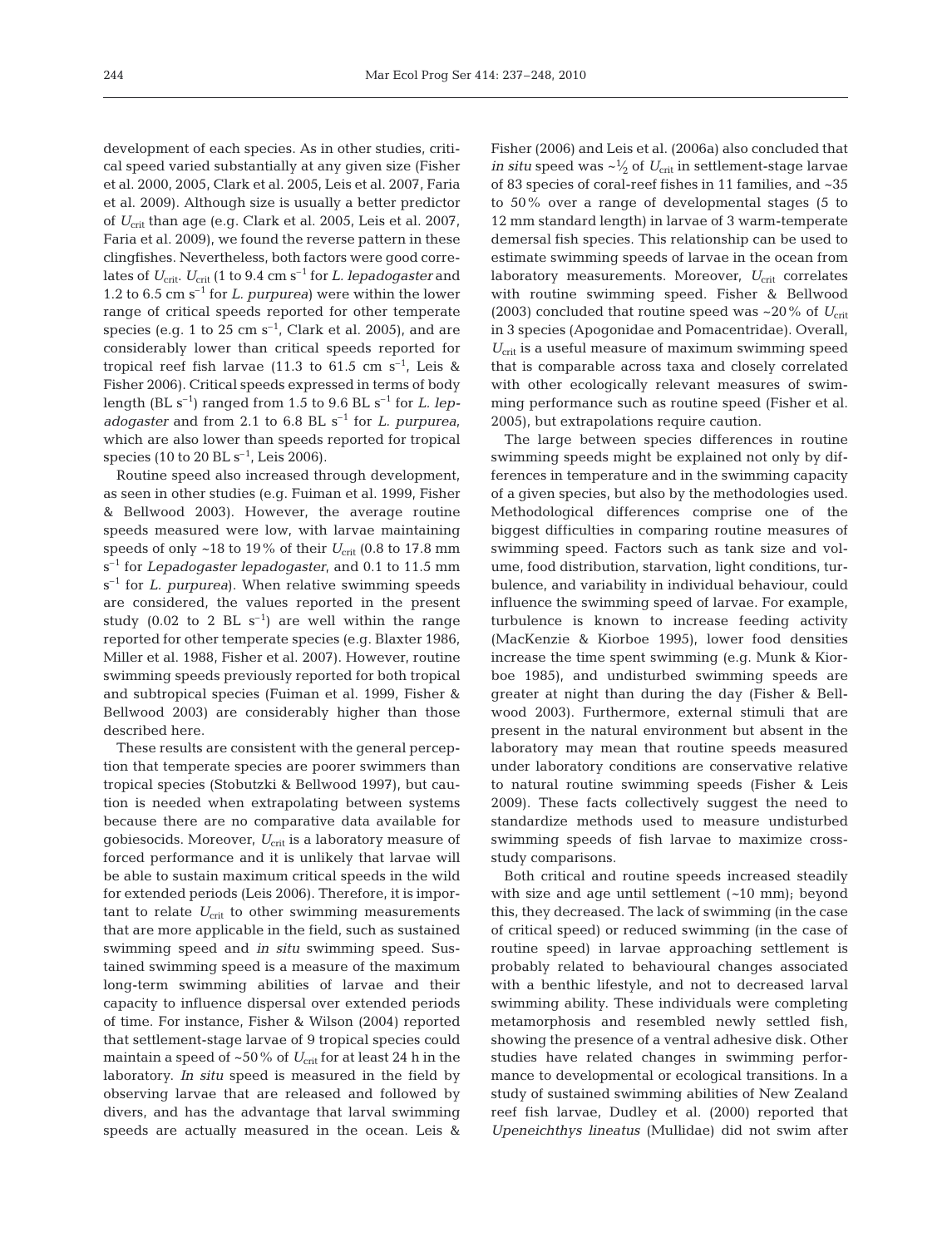settlement into a benthic life style. Guan et al. (2008) found that  $U_{\text{crit}}$  improved steadily through ontogeny in shorthorn sculpin (*Myoxocephalus scorpius*) until metamorphosis, after which it slowed down. These authors also suggested that this decrease was linked to a habitat shift associated with settlement. In contrast, Fisher et al. (2000) found that coral-reef fish larval swimming ability increased slowly in early larval stages and faster in later stages, and Clark et al. (2005) found that the swimming performance of 4 species of temperate marine fishes (Sciaenidae, Sparidae, Percichthyidae) improved markedly after notochord flexion was completed. Faria et al. (2009) also reported that the critical swimming ability of red drum larvae increased more rapidly during the pelagic (pre-settlement) stage, when radical changes in body shape and structure occurred.

Whether average swimming speeds for the clingfishes reported here are sufficient to influence their location on reefs is unclear. Numerical circulation models indicate that only modest speeds (1 to 10 cm  $s^{-1}$ ) are required to significantly affect dispersal (e.g. Pepin & Helbig 1997, Wolanski et al. 1997, Porch 1998). Additionally, active larval behavior can effectively reduce the dispersal of a number of taxa with varying PLD. Reef fish larvae with relatively short PLDs (e.g. pomacentrids with PLDs of 24 to 29 d) may remain near source populations (Jones et al. 1999) using simple vertical migration (Paris & Cowen 2004). However, fishes with longer PLDs may also recruit back to source populations (Swearer et al. 1999), suggesting similar interactions with other variables. Guan et al. (2008) described an unusual swimming behaviour of the shorthorn sculpin in which larvae oriented their bodies slightly upward during critical swimming tests. This behaviour was repeatedly observed and might contribute to relevant changes in the position of larvae in the water column, although no definite conclusions were drawn. Larvae may also be able to reduce dispersal by remaining within the benthic boundary layer where flow is considerably reduced (Breitburg 1991, Breitburg et al. 1995). Postflexion or late-stage larvae of fishes spanning several temperate and tropical families have been collected in or near the benthic boundary layer (e.g. Leis 1986, Breitburg 1991, Kaufman et al. 1992, Beldade et al. 2006b). Shanks (2009) found that for many taxa with larvae that remain in the benthic boundary layer, dispersal distance is less than that predicted based on PLD. The PLD of *Lepadogaster lepadogaster* varies between 11 and 18 d (Beldade et al. 2007), which is a relatively short PLD for a temperate rocky reef species (Raventós & Macpherson 2001). Although no information is available for *L. purpurea*, laboratory rearing suggests that the PLD might be slightly longer, approaching 25 d (A. Faria unpubl. results).

Multiple factors may similarly favour retention of gobiesocids in nearshore environments. Both study species produce demersal eggs that hatch into comparatively large, actively swimming larvae with functional eyes and developed fins and guts. Within our study area (the Arrábida Marine Park, Portugal), Beldade et al. (2006b) found that *Lepadogaster* spp. larvae were largely confined to the near bottom layer in all stages of development — a pattern that was confirmed in light trap studies (R. Borges et al. unpubl. results). Moreover, no larvae of these species were collected in offshore sampling (Borges et al. 2007). The advanced morphological development at hatching might facilitate active swimming to reduced-flow regions near the bottom (Breitburg 1991, Breitburg et al. 1995) and therefore reduce dispersal (Black & Moran 1991, Black et al. 1991).

Taken together, these results indicate that clingfish larvae remain nearshore during their entire pelagic stage, most likely near the bottom, and may be particularly well adapted to these environments. Indeed, the slow speeds, near-bottom distribution of all developmental stages and short PLDs suggest that these species do not require strong swimming abilities because they do not disperse far from natal reefs. Further studies of self-recruitment and genetic differentiation in these species are needed, however, to further address these issues. Finally, caution is needed in extending inferences from laboratory reared to wild larvae because of possible differences in performance. Learned behaviours, such as avoidance, have been shown to differ between wild and reared individuals because of very different experiences (Olla et al. 1998, Brown & Laland 2001). Therefore, measurements of larval swimming speeds in the wild are needed to infer how laboratory measurements may be extrapolated to understand ecological and life history patterns (Leis 2006). Further studies of swimming modes of fish larvae (e.g. sustained swimming) are needed to determine how they relate to  $U_{\text{crit}}$  and routine speeds. Knowing when and if directed swimming takes place and under what circumstance is essential for a better understanding of how behaviour influences larval recruitment patterns and processes.

*Acknowledgements*. This work was supported by a PhD grant to A.F. (SFRH/BD/21742/2005), and through the Pluriannual Program (R & D Unit 331/94), financed by Fundação para a Ciência e a Tecnologia.

#### LITERATURE CITED

▶ Beldade R, Erzini K, Gonçalves EJ (2006a) Composition and temporal dynamics of a temperate rocky cryptobenthic fish assemblage. J Mar Biol Assoc UK 86:1221–1228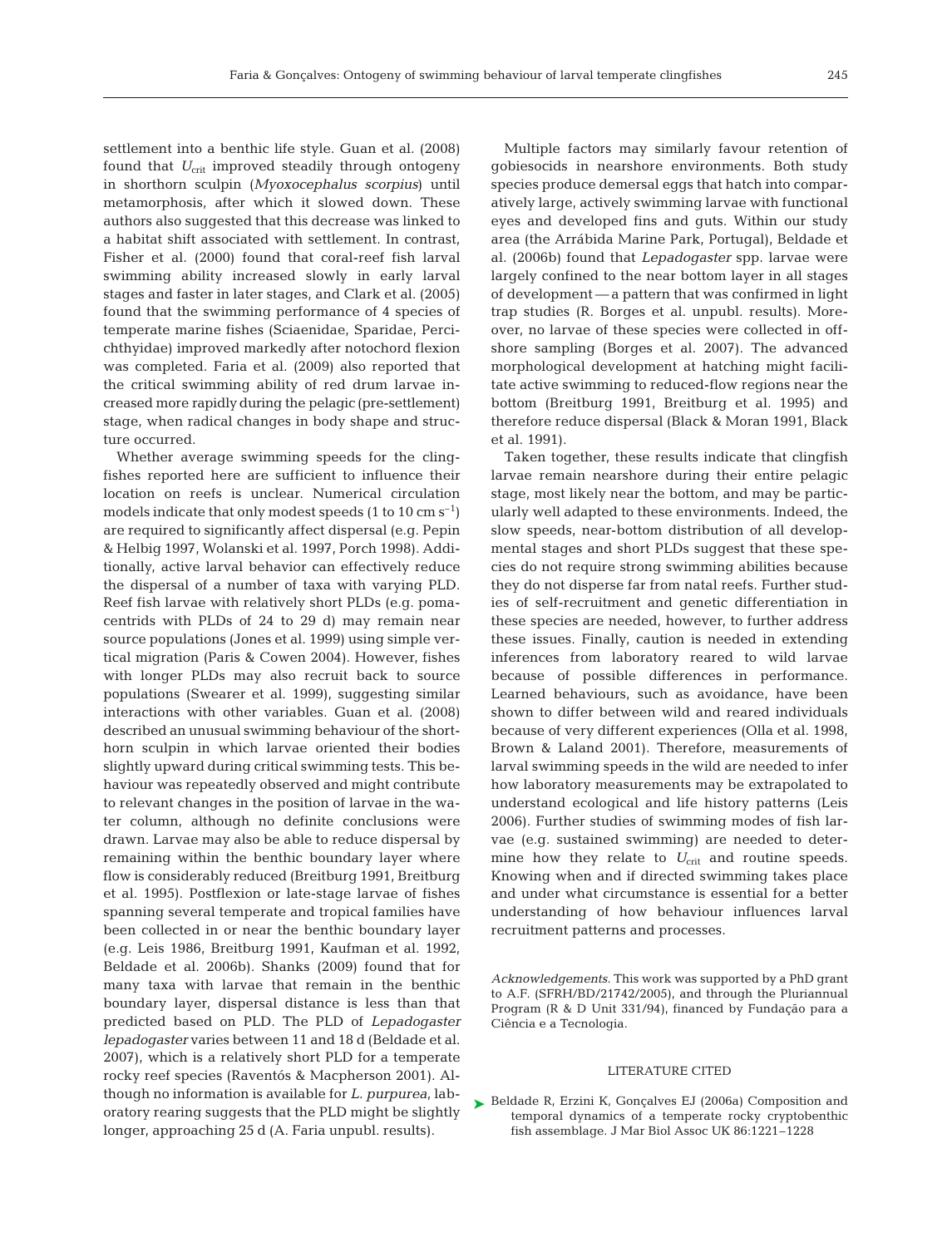- ► Beldade R, Borges R, Gonçalves EJ (2006b) Depth distribution ► Fisher R, Bellwood DR (2003) Undisturbed swimming behavof nearshore temperate fish larval assemblages near rocky substrates. J Plankton Res 28:1003–1013
- ► Beldade R, Pedro T, Gonçalves EJ (2007) Pelagic larval duration of 10 temperate cryptobenthic fishes. J Fish Biol 71: 376–382
- ► Black KP, Moran PJ (1991) Influence of hydrodynamics on the passive dispersal and initial recruitment of larvae of *Acanthaster planci* (Echinodermata: Asteroidea) on the Great Barrier Reef. Mar Ecol Prog Ser 69:55–65
- ► Black KP, Moran PJ, Hammond LS (1991) Numerical models show coral reefs can be self-seeding. Mar Ecol Prog Ser 74:1–11
- ► Blaxter JHS (1986) Development of sense organs and behaviour of teleost larvae with special reference to feeding and predator avoidance. Trans Am Fish Soc 115:98–114
- ► Borges R, Ben-Hamadou R, Chícharo MA, Ré P, Gonçalves EJ (2007) Horizontal spatial and temporal distribution patterns of nearshore larval fish assemblages at a temperate rocky shore. Estuar Coast Shelf Sci 71:412–428
- ► Bradbury IR, Laurel B, Snelgrove PVR, Bentzen P, Campana SE (2008) Global patterns in marine dispersal estimates: the influence of geography, taxonomic category and life history. Proc Biol Sci 275:1803–1810
- ► Breitburg DL (1991) Settlement patterns and presettlement behavior of the naked goby, *Gobiosoma bosci*, a temperate oyster reef fish. Mar Biol 109:213–221
- ▶ Breitburg DL, Palmer MA, Loher T (1995) Larval distributions and the spatial patterns of settlement of an oyster reef fish: responses to flow and structure. Mar Ecol Prog Ser 125: 45–60
	- Brett JR (1964) The respiratory metabolism and swimming performance of young sockeye salmon. J Fish Res Board Can 21:1183–1226
	- Briggs JC (1955) A monograph of the clingfishes (Order Xenopterygii). Stanford Ichthyol Bull 6:1–224
	- Briggs JC (1986) Gobiesocidae. In: Whitehead PJP, Bauchot M-L, Hureau J-C, Nielsen J, Tortonese E (eds) Fishes of the North-eastern Atlantic and the Mediterranean, Vol 3. UNESCO, Paris, p 1351–1359
- ► Brogan MW (1994) Distribution and retention of larval fishes near reefs in the Gulf of California. Mar Ecol Prog Ser 115: 1–13
- ▶ Brown C, Laland K (2001) Social learning and life skills training for hatchery reared fish. J Fish Biol 59:471–493
- ► Clark DL, Leis JM, Hay AC, Trnski T (2005) Swimming ontogeny of larvae of four temperate marine fishes. Mar Ecol Prog Ser 292:287–300
	- Cowen RK, Paris CB, Olson DB, Fortuna JL (2002) The role of long distance dispersal versus local retention in replenishing marine populations. Gulf Caribb Res 14:129–137
- Depczynski M, Bellwood DR (2003) The role of cryptobenthic ➤ reef fishes in coral reef trophodynamics. Mar Ecol Prog Ser 256:183–191
- ► Dudley B, Tolimieri N, Montgomery J (2000) Swimming ability of the larvae of some reef fishes from New Zealand waters. Mar Freshw Res 51:783–787
- Faria A, Ojanguren A, Fuiman L, Gonçalves E (2009) ➤ Ontogeny of critical swimming speed of wild-caught and laboratory-reared larvae of red drum *Sciaenops ocellatus* larvae. Mar Ecol Prog Ser 384:221–230
- ► Fisher R (2005) Swimming speeds of larval coral reef fishes: impacts on self-recruitment and dispersal. Mar Ecol Prog Ser 285:223–232
- ► Fisher R, Bellwood DR (2002) A light trap design for stratumspecific sampling of reef fish larvae. J Exp Mar Biol Ecol 269:27–37
- iour and nocturnal activity of coral reef fish larvae. Mar Ecol Prog Ser 263:177–188
- Fisher R, Leis JM (2009) Swimming speeds in larval fishes: from escaping predators to the potential for long distance migration. In: Domenici P, Kapoor BG (eds) Fish locomotion: an eco-ethological perspective. Science Publishers, Enfield, NH, p 333–373
- ► Fisher R, Wilson SK (2004) Maximum sustainable swimming speeds of late-stage larvae of nine species of reef fishes. J Exp Mar Biol Ecol 312:171–186
- ► Fisher R, Bellwood DR, Job SD (2000) Development of swimming abilities in reef fish larvae. Mar Ecol Prog Ser 202: 163–173
- ► Fisher R, Leis JM, Clark DL, Wilson SK (2005) Critical swimming speeds of late-stage coral reef fish larvae: variation within species, among species and between locations. Mar Biol 147:1201–1212
- ► Fisher R, Sogard SM, Berkeley SA (2007) Trade-offs between size and energy reserves reflect alternative strategies for optimizing larval survival potential in rockfish. Mar Ecol Prog Ser 344:257–270
	- Fuiman LA (2002) Special considerations of fish eggs and larvae. In: Fuiman LA, Werner RG (eds) Fishery science the unique contributions of early life stages. Blackwell Science, Oxford, p 1 –32
- Fuiman LA, Batty RS (1997) What a drag it is getting cold: par-➤ titioning the physical and physiological effects of temperature on fish swimming. J Exp Biol 200:1745–1755
	- Fuiman LA, Ottey DR (1993) Temperature effects on spontaneous behavior of larval and juvenile red drum *Sciaenops ocellatus*, and implications for foraging. Fish Bull 91:23–35
- ► Fuiman LA, Smith ME, Malley VN (1999) Ontogeny of routine swimming speed and startle responses in red drum, with a comparison of responses to acoustic and visual stimuli. J Fish Biol 55:215–226
	- Gonçalves DM, Gonçalves EJ, Almada VC, Almeida SP (1998) Comparative behaviour of two species of *Lepadogaster* (Pisces: Gobiesocidae) living at different depths. J Fish Biol 53:447–450
- ► Guan L, Snelgrove PVR, Gamperl AK (2008) Ontogenetic changes in the critical swimming speed of *Gadus morhua* (Atlantic cod) and *Myoxocephalus scorpius* (shorthorn sculpin) larvae and the role of temperature. J Exp Mar Biol Ecol 360:31–38
- ► Henriques M, Lourenço R, Almada F, Calado G and others (2002) A revision of the status of *Lepadogaster lepadogaster* (Teleostei: Gobiesocidae): sympatric subspecies or a long misunderstood blend of species? Biol J Linn Soc 76: 327–338
- ► Hickford MJ, Schiel DR (2003) Comparative dispersal of larvae from demersal versus pelagic spawning fishes. Mar Ecol Prog Ser 252:255–271
- ► Hunt von Herbing I (2002) Effects of temperature on larval fish swimming performance: the importance of physics to physiology. J Fish Biol 61:865–876
- ▶ Jones GP, Milicich MJ, Emslie MJ, Lunow C (1999) Selfrecruitment in a coral reef fish population. Nature 402: 802–804
- ► Kaufman L, Ebersole J, Beets J, McIvor CC (1992) A key phase in the recruitment dynamics of coral reef fishes: post-settlement transition. Environ Biol Fishes 34:109–118
- ▶ Kingsford MJ, Choat JH (1989) Horizontal distribution patterns of presettlement reef fish: Are they influenced by the proximity of reefs? Mar Biol 101:285–287
- ► Kolok AS, Oris JT (1995) The relationship between specific growth rate and swimming performance in male fathead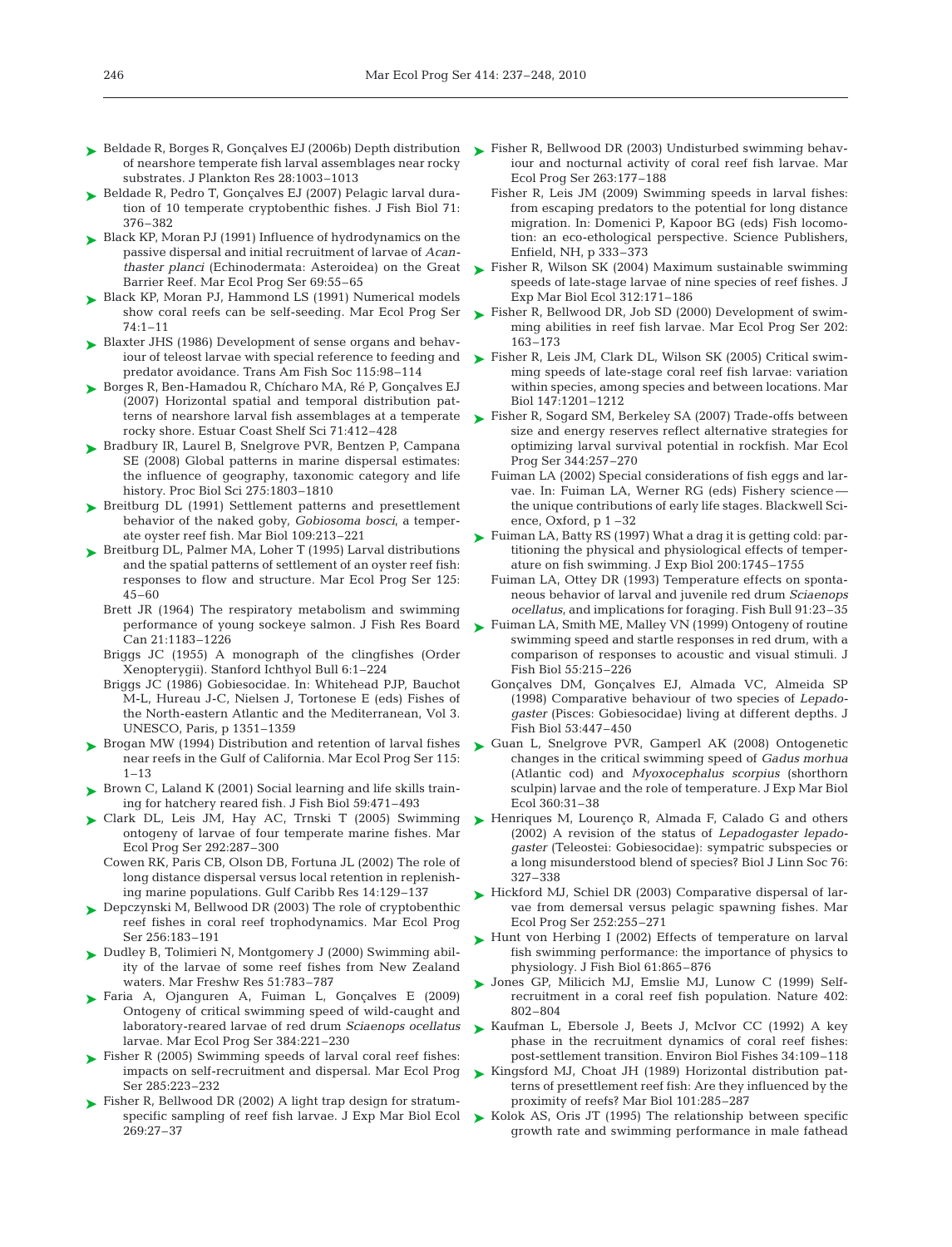minnows (*Pimephales promelas*). Can J Zool 73: 2165–2167

- ► Koumoundouros G, Ashton C, Xenikoudakis G, Giopanou I, Georgakopoulou E, Stickland N (2009) Ontogenetic differentiation of swimming performance in gilthead seabream (*Sparus aurata*, Linnaeus 1758) during metamorphosis. J Exp Mar Biol Ecol 370:75–81
	- La Mesa GM, Micalizzi M, Giaccone G, Vacchi M (2004) Cryptobenthic fishes of the ''Ciclopi Islands'' marine reserve (central Mediterranean Sea): assemblage composition, structure and relations with habitat features. Mar Biol 145:233–242
	- fish *Spratelloides gracilis*. Jap J Ichthyol 33:67–69
- ► Leis JM (2006) Are larvae of demersal fishes plankton or nekton? Adv Mar Biol 51:57–141
- ► Leis JM, Carson-Ewart BM (1997) *In situ* swimming speeds of the late pelagic larvae of some Indo-Pacific coral-reef fishes. Mar Ecol Prog Ser 159:165–174
	- Leis JM, Fisher R (2006) Swimming speed of settlement-stage reef-fish larvae measured in the laboratory and in the field: a comparison of critical speed and *in situ* speed. Proc 10th Int Coral Reef Symp, Okinawa, 438–445
- ► Leis JM, Goldman B (1987) Composition and distribution of larval fish assemblages in the Great Barrier Reef Lagoon, near Lizard Island, Australia. Aust J Mar Freshw Res 38:211–223
	- Leis JM, McCormick MI (2002) The biology, behavior, and ecology of the pelagic, larval stage of coral reef fishes. In: Sale PF (ed) Coral reef fishes: dynamics and diversity in a complex ecosystem. Academic Press, San Diego, CA, p171 –200
- ► Leis JM, Miller JM (1976) Offshore distributional patterns of Hawaiian fish larvae. Mar Biol 36:359–367
	- Leis JM, Stobutzki IC (1999) Swimming performance of late pelagic larvae of coral-reef fishes: *in situ* and laboratorybased measurements. In: Séret B, Sire JY (eds) Proc 5th Indo-Pacific Fish Conf, Nouméa, 1997. Société Française d'Ichtyologie et Institut de Recherche pour le Développement, Paris, p 575–583
- Leis JM, Hay AC, Trnski T (2006a) *In situ* ontogeny of behav-➤ iour in pelagic larvae of three temperate, marine, demersal fishes. Mar Biol 148:655–669
	- Leis JM, Hay AC, Clark DA, Chen IS, Shao KT (2006b) Behavioral ontogeny in larvae and early juveniles of the giant trevally, *Caranx ignobilis* (Pisces: Carangidae). Fish Bull 104:401–414
- ► Leis JM, Hay AC, Lockett MM, Chen JP, Fang LS (2007) Ontogeny of swimming speed in larvae of pelagic-spawning, tropical, marine fishes. Mar Ecol Prog Ser 349: 255–267
- Leis JM, Hay AC, Howarth GJ (2009a) Ontogeny of *in situ* ➤ behaviours relevant to dispersal and population connectivity in larvae of coral-reef fishes. Mar Ecol Prog Ser 379: 163–179
- Leis JM, Piola RF, Hay AC, Wen C, Kan KP (2009b) Ontogeny ➤ of behaviour relevant to dispersal and connectivity in the larvae of two non-reef demersal, tropical fish species. Mar Freshw Res 60:211–223
- ► Lester SE, Ruttenberg BI (2005) The relationship between pelagic larval duration and range size in tropical reef fishes: a synthetic analysis. Proc Biol Sci 272:585–591
- ► MacKenzie BR, Kiorboe T (1995) Encounter rates and swimming behavior of pause-travel and cruise larval fish predators in calm and turbulent laboratory environments. Limnol Oceanogr 40:1278–1289
- ▶ Marliave JB (1986) Lack of planktonic dispersal of rocky intertidal fish larvae. Trans Am Fish Soc 115:149–154
- McKenzie DJ, Higgs DA, Dosanjh BS, Deacon G, Randall DJ ➤

(1998) Dietary fatty acid composition influences swimming performance in Atlantic salmon (*Salmo salar*) in seawater. Fish Physiol Biochem 19:111–122

- Miller PJ (1979) Adaptiveness and implications of small size in teleosts. Symp Zool Soc Lond 44:263–306
- ► Miller TJ, Crowder LB, Rice JA, Marschall EA (1988) Larval size and recruitment mechanisms in fishes: toward a conceptual framework. Can J Fish Aquat Sci 45:1657–1688
- ► Muller UK, Videler JJ (1996) Inertia as a 'safe harbour': Do fish larvae increase length growth to escape viscous drag? Rev Fish Biol Fish 6:353–360
- Leis JM (1986) Epibenthic schooling by larvae of the clupeid  $\triangleright$  Munk P, Kiorboe T (1985) Feeding behavior and swimming activity of larval herring (*Clupea harengus*) in relation to density of copepod nauplii. Mar Ecol Prog Ser 24:15–21
	- Olla BL, Davis MW, Ryer CH (1998) Understanding how the hatchery environment represses or promotes the development of behavioral survival skills. Bull Mar Sci 62: 531–550
	- Paris CB, Cowen RK (2004) Direct evidence of a biophysical retention mechanism for coral reef fish larvae. Limnol Oceanogr 49:1964–1979
	- ► Pepin P, Helbig JA (1997) Distribution and drift of Atlantic cod (*Gadus morhua*) eggs and larvae on the northeast Newfoundland Shelf. Can J Fish Aquat Sci 54:670–685
	- ► Plaut I (2001) Critical swimming speed: its ecological relevance. Comp Biochem Physiol Comp Physiol 131:41–50
	- ► Podolsky RD (1994) Temperature and water viscosity: physiological versus mechanical effects on suspension feeding. Science 265:100–103
	- ▶ Porch CE (1998) A numerical study of larval fish retention along the southeast Florida coast. Ecol Model 109:35–59
	- ► Raventós N, Macpherson E (2001) Planktonic larval duration and settlement marks on the otoliths of Mediterranean littoral fishes. Mar Biol 138:1115–1120
	- ► Sabatés A, Zabala M, Gárcia-Rubies A (2003) Larval fish communities in the Medes Islands Marine Reserve (Northwest Mediterranean). J Plankton Res 25:1035–1046
	- ▶ Shanks AL (2009) Pelagic larval duration and dispersal distance revisited. Biol Bull 216:373–385
	- ▶ Snelgrove PVR, Bradbury IR, deYoung B, Fraser S (2008) Temporal variation in fish egg and larval production by pelagic and bottom spawners in a large Newfoundland coastal embayment. Can J Fish Aquat Sci 65:159–175
		- Sponaugle SC, Robert K, Shanks A, Morgan SG and others (2002) Predicting self-recruitment in marine populations: biophysical correlates and mechanisms. Bull Mar Sci 70: 341–375
	- ► Stobutzki IC (1998) Interspecific variation in sustained swimming ability of late pelagic stage reef fish from two families (Pomacentridae and Chaetodontidae). Coral Reefs 17: 111–119
	- Stobutzki IC, Bellwood DR (1994) An analysis of the sustained ➤ swimming abilities of pre- and post-settlement coral reef fishes. J Exp Mar Biol Ecol 175:275–286
	- ► Stobutzki IC, Bellwood DR (1997) Sustained swimming abilities of the late pelagic stages of coral reef fishes. Mar Ecol Prog Ser 149:35–41
	- ▶ Suthers IM, Frank KT (1991) Comparative persistence of marine fish larvae from pelagic versus demersal eggs off southwestern Nova Scotia, Canada. Mar Biol 108:175–184
		- Swearer SE, Caselle JE, Lea DW, Warner RR (1999) Larval retention and recruitment in an island population of a coral-reef fish. Nature 402:799–802
		- Swearer SE, Shima JS, Hellberg ME, Thorrold SR and others (2002) Evidence of self-recruiment in demersal marine populations. Bull Mar Sci 70:251–271
	- ▶ Taylor MS, Hellberg ME (2003) Genetic evidence for local